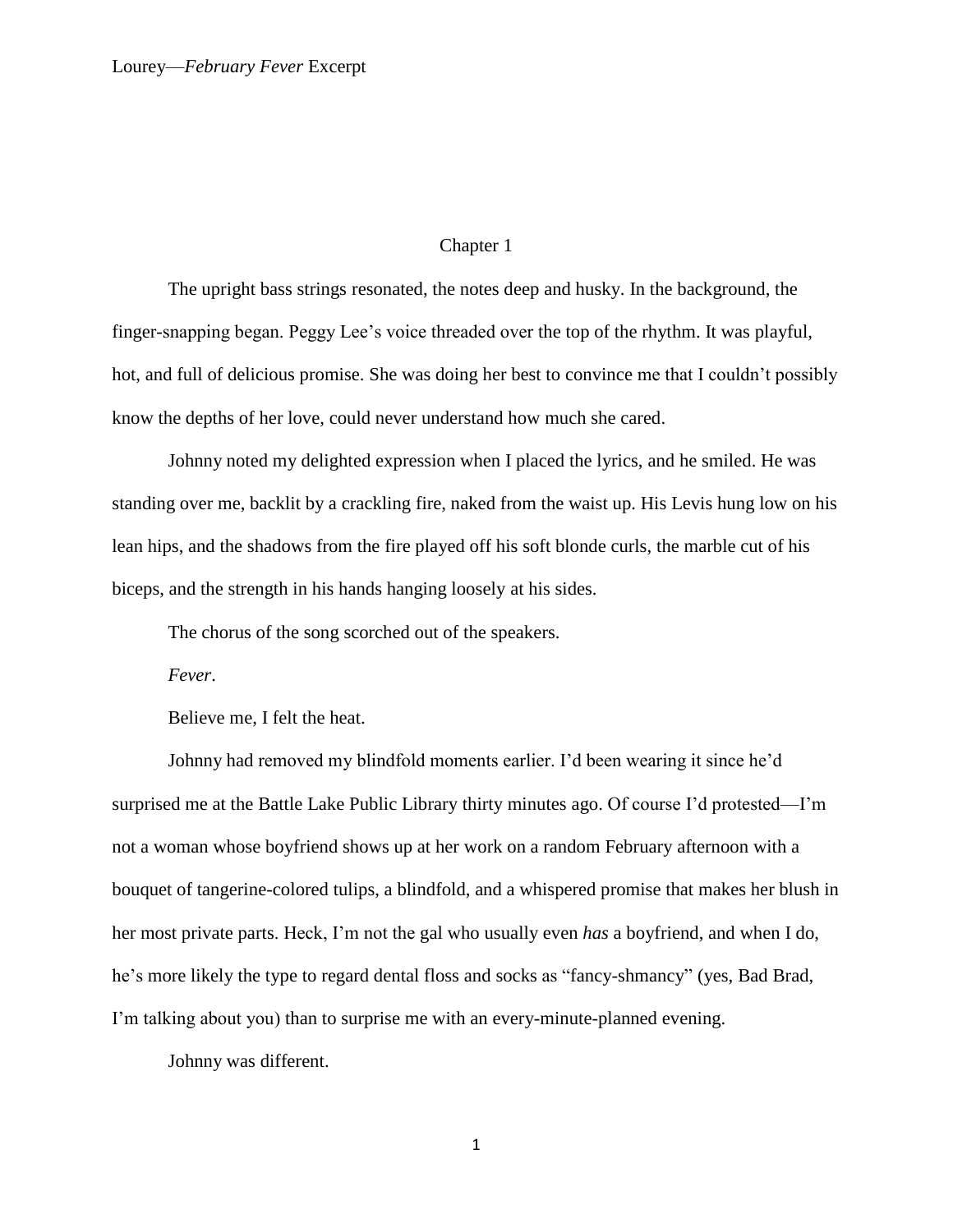Johnny was love and rockets and romance and sweetness. We'd officially been a couple since December, not even two months, but we'd casually dated before that. That's how I was gonna tell the story, anyhow. Another person might interpret my "casual dating" as more like "neurotic dating," with me constantly worrying what a great guy like Johnny was doing with someone like me, and subsequently doing everything I could to sabotage our budding relationship.

You see, I'm a little messed up.

I'm an only child, the daughter of an alcoholic who died driving drunk the summer before my junior year of high school. He'd killed someone else in the accident, and I became a pariah in my hometown of Paynesville, Minnesota. Come the end of my senior year, I was only too happy to skedaddle that wide spot on a map.

Ink not even dry on my high school diploma, I took off for the Cities. I did all right for a while. Earned my English degree from the University of Minnesota, waited tables at a Vietnamese restaurant on the West Bank, hit the bars but only on weekends. Once I graduated, however, I quickly discovered that an English bachelor's and \$4 will buy you a medium latte and license to critique the punctuation on the Caribou Coffee specials board, and not much else. (I can see why the English department left that out of their advertising materials.)

After taking a couple years off from college to find myself (i.e., pay off some loans and check out what life is like when you're *not* going to school), I enrolled in a Master's program in English and began hitting the clubs in earnest. Eventually, I found myself attending more bars than classes, dating Bad Brad, and wondering if this was what my alcoholic dad's life had looked like in his 20s. I didn't like the direction—or lack thereof—in which I was headed.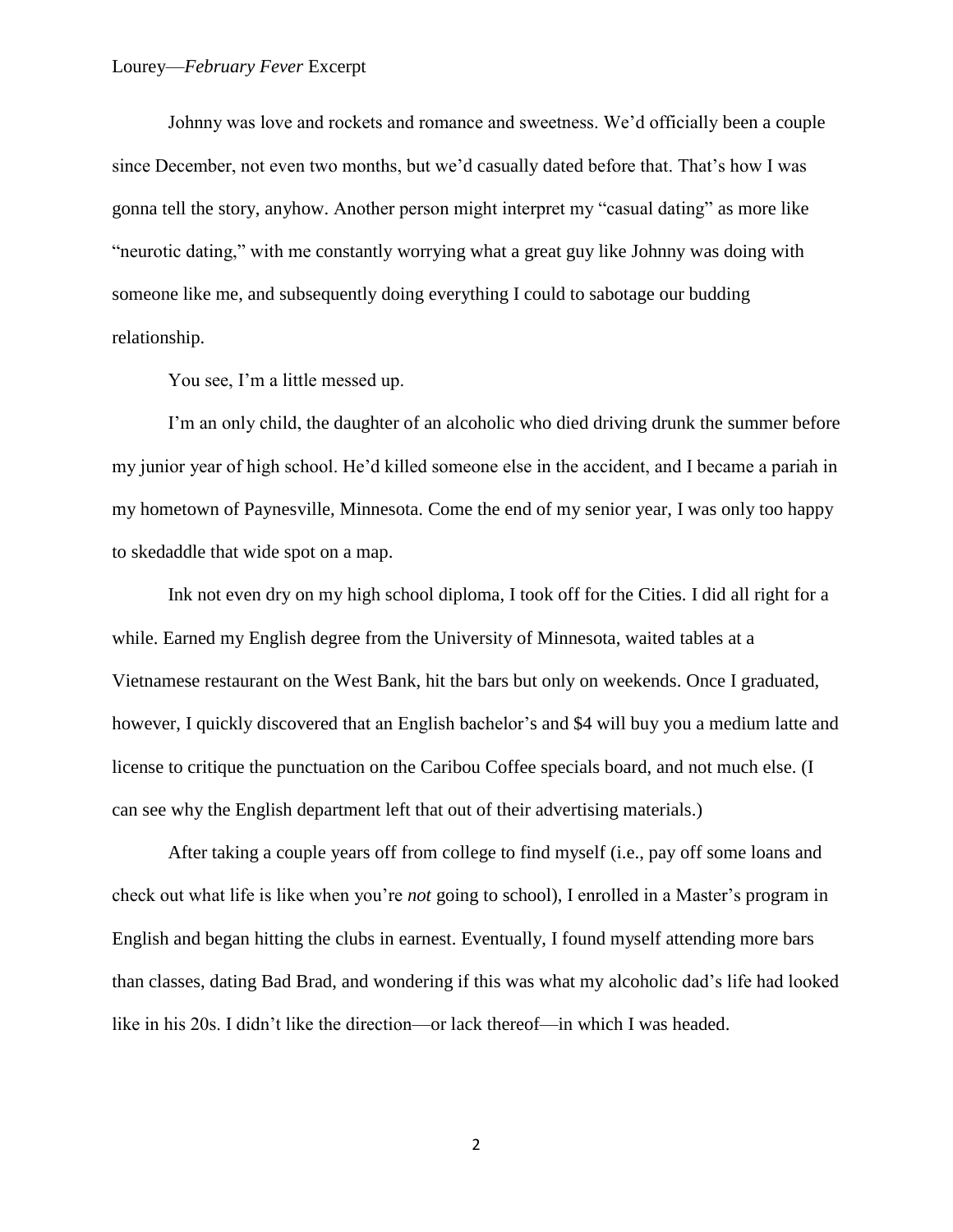# Lourey—*February Fever* Excerpt

A year ago last March, I received a shittily-wrapped gift when I caught Brad cheating on me, and, a few hours later, was flashed by a homeless man while crossing the Washington Avenue bridge. Nothing like stumbling across two unexpected penises in one day to crowbar you out of a rut, you know what I mean?

When my friend Sunny called soon after the doubleheader and asked me to take care of her dog and cute little prefab house on the most gorgeous 100 acres in all of Minnesota, I didn't so much leap at the offer as trust-fall into it. The gig was only supposed to last March through August while Sunny explored Alaska with Dean, her unibrowed lover, but late last summer, the couple landed a year-round job on one of the fishing boats, and here I was, an unofficial Battle Lake resident for coming up on a year.

The Battle Lake Public Library head librarian had hired me as his assistant within a week of my moving to the tiny northwestern Minnesota town, and by April, I'd scored a supplemental job as a freelance reporter for the *Battle Lake Recall*. The newspaper editor, Ron Sims, had been so impressed with my work (read: no one else would do it) that I'd been assigned to write a recipe column which I'd named *Battle Lake Bites*.

Admittedly, the title had been intended passive aggressively. You see, it took me a bit to re-acclimate to living in a small town, a community so tight-knit that if your car slid into the ditch, somebody'd be there to pull you out within five minutes. Within ten minutes, the rest of the population would know you'd gone off the road, and it'd be twelve more minutes before they began speculating on whether or not you'd been drinking, if the interior of your car was messy, and if you'd ever find love or were biologically doomed to a life of tea-drinking and spirited catcollecting.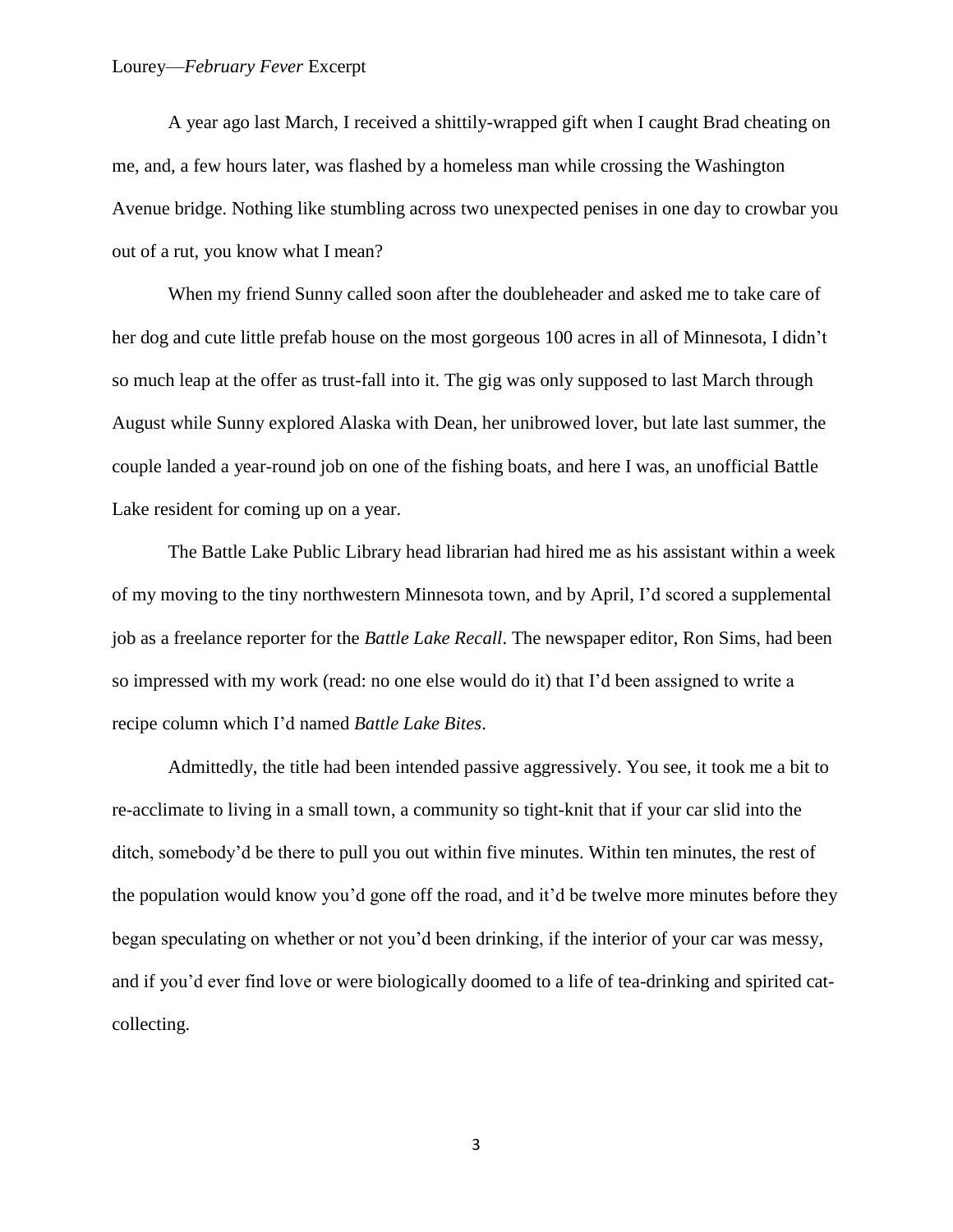I imagine I'd have fallen into the small town rhythm sooner—I'd been born and raised in a little burg, after all—if it weren't for the dead bodies popping up. As in regularly. One corpse a month, every month since May, matter of fact.

A guy I had a crush on here, a statue thief there, and pretty soon, it added up to me stumbling over nine murders in as many months. I didn't like to speculate on that record because when I did, I was inevitably brought to two conclusions: 1) I was jinxed with the mother of all cooties: dead-body magnetism, and 2) it had been twenty-three days since I'd skated over a frozen corpse on West Battle. I could almost hear the clock ticking down on February. When and where would I find the next murder victim?

Because of this propensity, I'd decided to become proactive back in October and began pursuing my private eye license. (When life hands you corpses, you make lemonade, is what I always say.) Still and all, I didn't like the countdown to the next dead body. The waiting game was making me jittery.

On good days, I told myself my run of bad luck *had* to be over and I was crazy for jumping at shadows. On bad days, I'd returned to sleeping under my bed, empty cans stacked on this side of my bedroom door so I'd wake up if anyone tried to sneak in. It made dating a healthy, open guy like Johnny…interesting. He'd borne it like a champ, but I found myself watching him closely, waiting for the day when he said, understandably, "Hey, I was thinking I might like to try dating a woman who doesn't trip over dead bodies like other people find pennies. Your thoughts?"

Many times, I'd caught myself trying to pull the trigger first. You know, dump him before he inevitably ran out on me. I'd fabricate a fight, or decide he hadn't called in two days because he was cheating on me and then, when he did call the third day, I wouldn't pick up.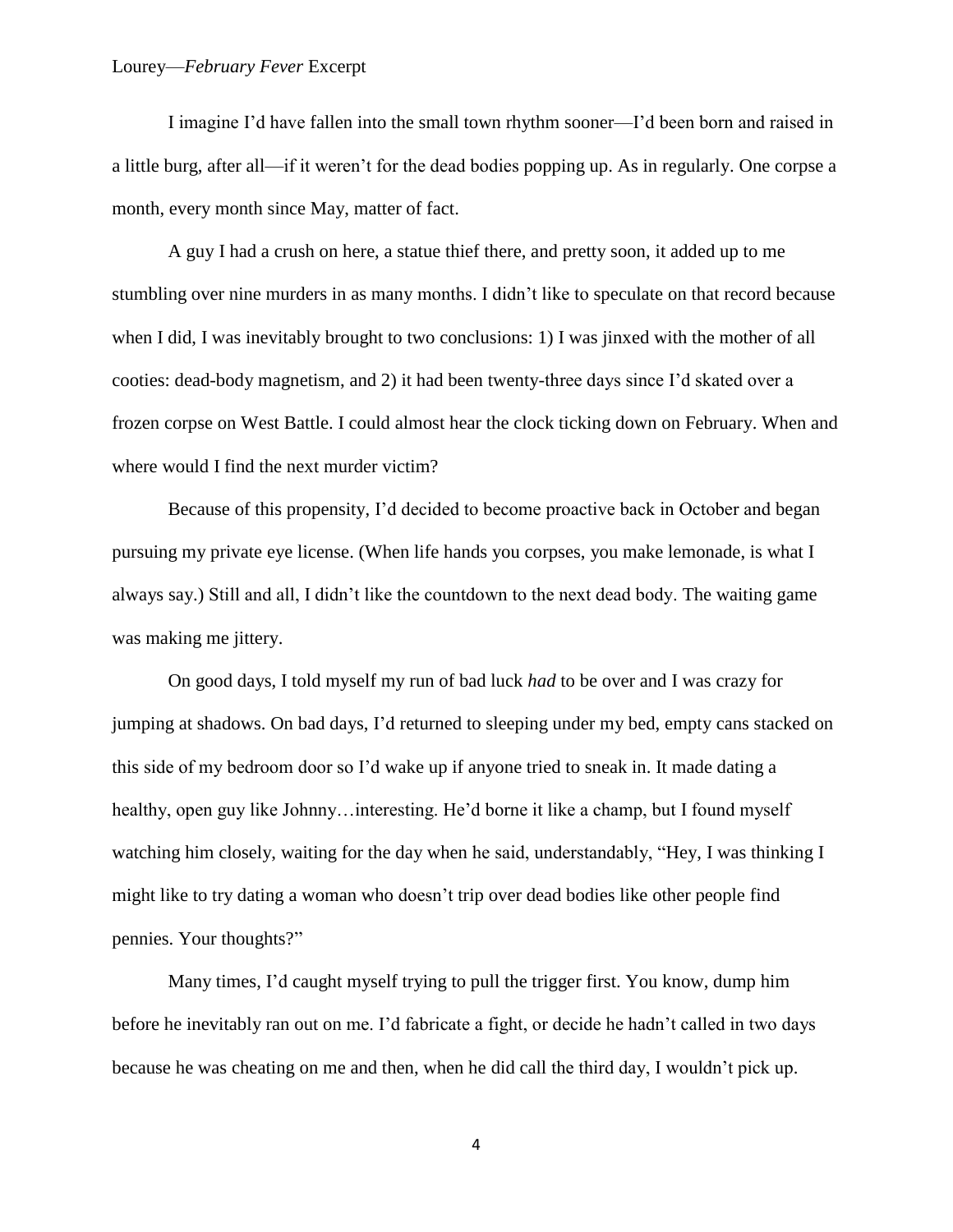Sigh. I was a lot of work. Johnny had been true-blue through all of it, though, and my walls were crumbling, brick by precious brick. It was terrifying to be slowly revealed and made vulnerable. Terrifying, but also exhilarating.

These were the thoughts I juggled on an average day.

But today was no run-of-the-mill day. Today, I'd been blindfolded and brought to Johnny's living room, where a fire crackled and I was alone with the cutest boy on earth. Besides, as Johnny eased closer to me, Peggy Lee melting the speakers with her velvety tones and my blindfold dangling from his jeans pocket, my thoughts were disintegrating. There simply wasn't enough blood in my northern hemisphere to maintain a facial expression, let alone a coherent thought.

When he stood only inches away, towering over me, his body heat melted into my flesh like a lovely wave. I reached for his abdomen, longing to touch one of my favorite spots: the point where his hipbones carved a line into his sculpted ab muscles. He grabbed my hand just short of his tempting skin, and in a masterful move, wrapped one end of the silk blindfold around my wrist.

I glanced up at him, caught off guard. I was still sitting which was a delicious angle. My head was level with his belly button, and everything from that point up was sleek, strong, and staring intently at me. The blue of his eyes was as dark as stormclouds.

I knew that look, and it gave me the most exquisite shivers.

I offered him the other wrist, but he shook his head, his lips quirking at the corner. I began to ask him what the plan was, but he stopped my words by leaning over, taking my face in his free hand and kissing me, deep and long.

Peggy Lee was right: this was indeed a lovely way to burn.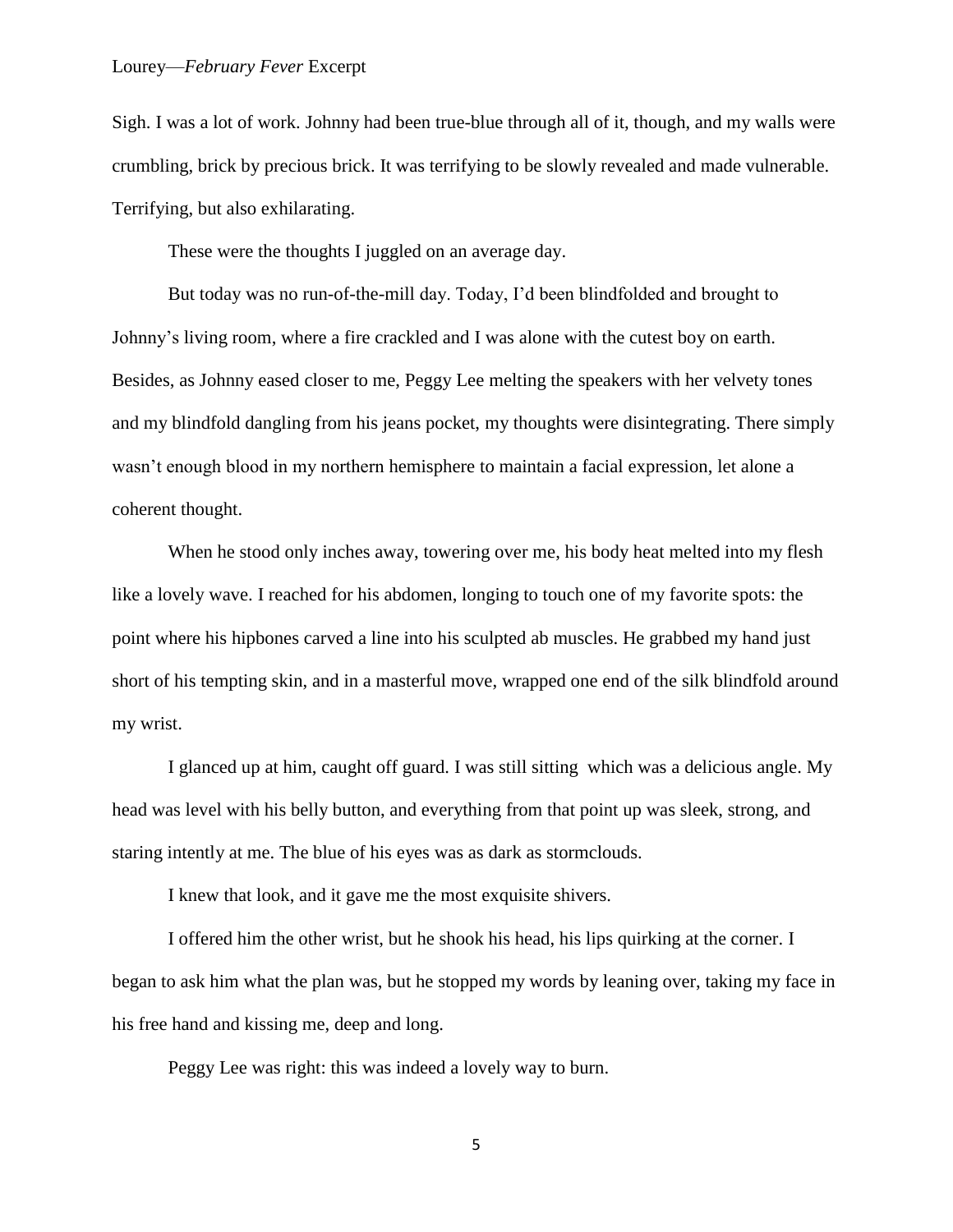I reached for him again, but he still had my right hand wrapped in the silk blindfold. He pulled back from the kiss and tugged my Henley over my head. He had to string it along the blindfold until it was free. As he tossed my shirt behind the couch, my smile of anticipation melted to horror when I realized I was wearing my Plan B bra, i.e. the one so puckered and ratty that it served as back-up birth control. I'd never have worn it if I'd known this was where I'd end up tonight.

# *Curse words!*

He noticed the direction of my glance and put his finger under my chin, forcing me to look into his eyes. I immediately forgot what I'd been worrying about. He was stunning, open, honest, and in love with me.

The soundtrack he must have burned for the evening switched over to Bill Withers' "Use Me." It was brighter than Peggy Lee, but no less seductive. Johnny reached over and behind me. A cork popped and flew dramatically across the room. Next came the golden glug of champagne being poured into a flute. When he handed me the glass, the firelight reflected off of the sparkling honeyed bubbles.

I was technically free to move around, as he had dropped the other end of the blindfold to remove my shirt, but I remained still, hypnotized. He put the glass to my lips and I drank, spilling only a little. He set down the flute and kissed the wet spot on my chin, and quick as a blink, maneuvered me so I was lying on my back on the couch. He grabbed both wrists, pulled them over my head, and used the blindfold to tie them to the table next to the sofa. This pure hotness took all of three seconds.

I tugged at the binding, not wanting to escape but curious if I could. The knots were pleasantly tight. I smiled. I'd never been tied up before, but it had always been a fantasy. I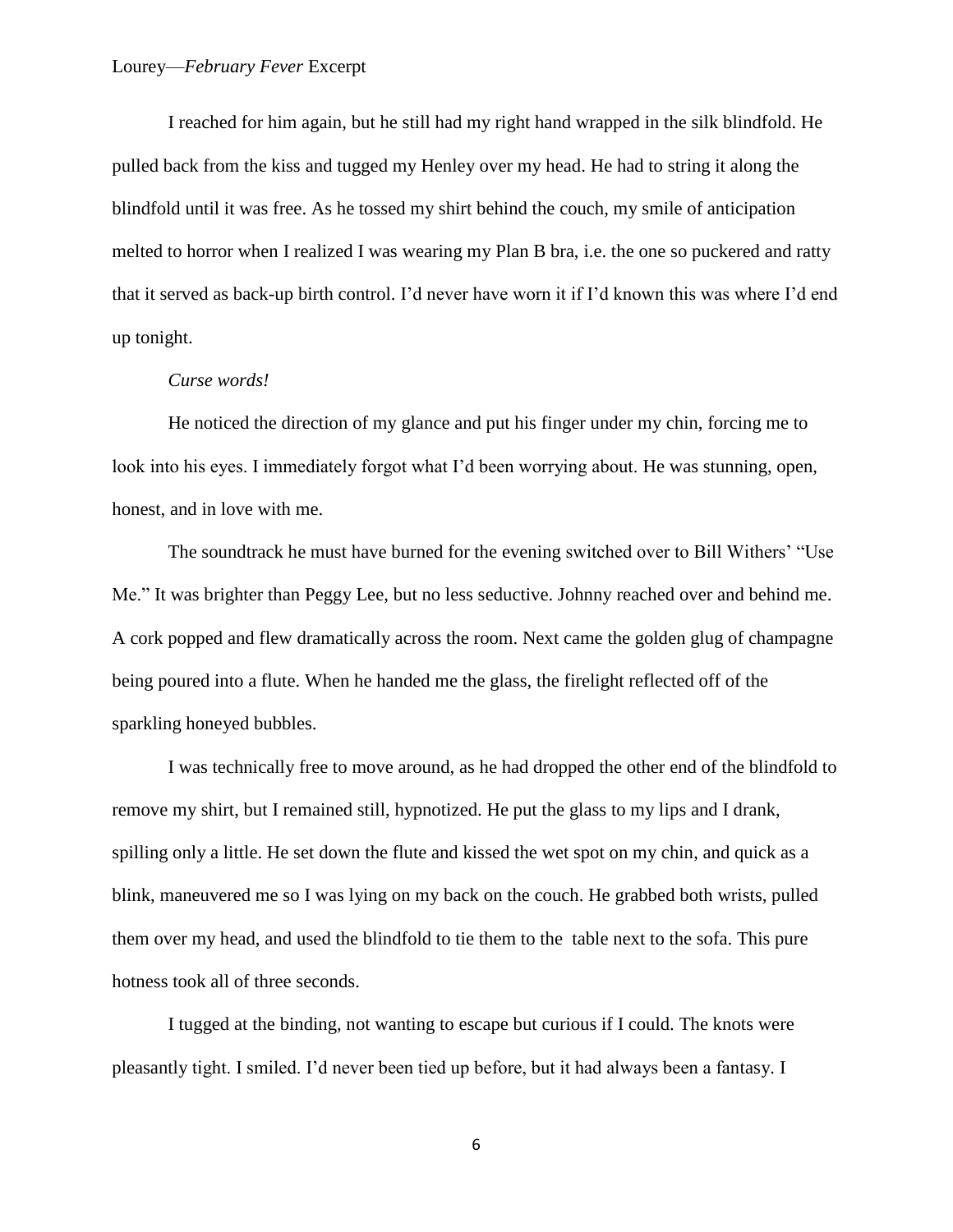#### Lourey—*February Fever* Excerpt

figured it was a command to be lazy. Who doesn't like someone else doing all the work during sex? Bring on the Nut Goodie ice cream, and you'd have three of my favorite things. Johnny had also tucked a pillow under me when he'd leaned me back, which meant my head was higher than my waist and my A cups hadn't completely disappeared. Double good!

Johnny looked me over from tip to toe as I lay on the couch wearing only a bra and jeans, my hands tied over my head. He let his eyes travel up and down me like hot fingers, and it took every ounce of self-control for me not to beg him to kiss me. When he placed his hand on his flat, muscled stomach—a move he did unconsciously but that I loved—I almost squealed. He continued to study me as if deciding whether or not to remove my pants.

He hadn't spoken a single word since we'd entered his house.

For my part, it was all I could do not to make every stupid joke that crossed my mind, which is what I do when I'm excited and/or nervous. (Let me be a cautionary tale: turns out "pull" my finger" jokes are *not* an aphrodisiac.)

Apparently deciding to leave my jeans on for the time being, he ambled over to the fireplace and removed a candle from the mantle. Watching him move made me squirm, in a good way. His broad shoulders served as a stunning counterpoint to his narrow waist, and I still had the smell of him on me from —clean and spicy, like cinnamon. He and held the candle above my stomach, his eyebrow raised. I responded by shrugging, at least as much as I could with my arms tied over my head.

He dropped a single dot of hot wax onto my stomach. It was an intense, momentary sting, followed by warmth. I closed my eyes and smiled. He leaned down and kissed the spot just above my belly button where the wax had hardened. He made three more dots, leading up from the original spot and toward my neck. He kissed each after they cooled.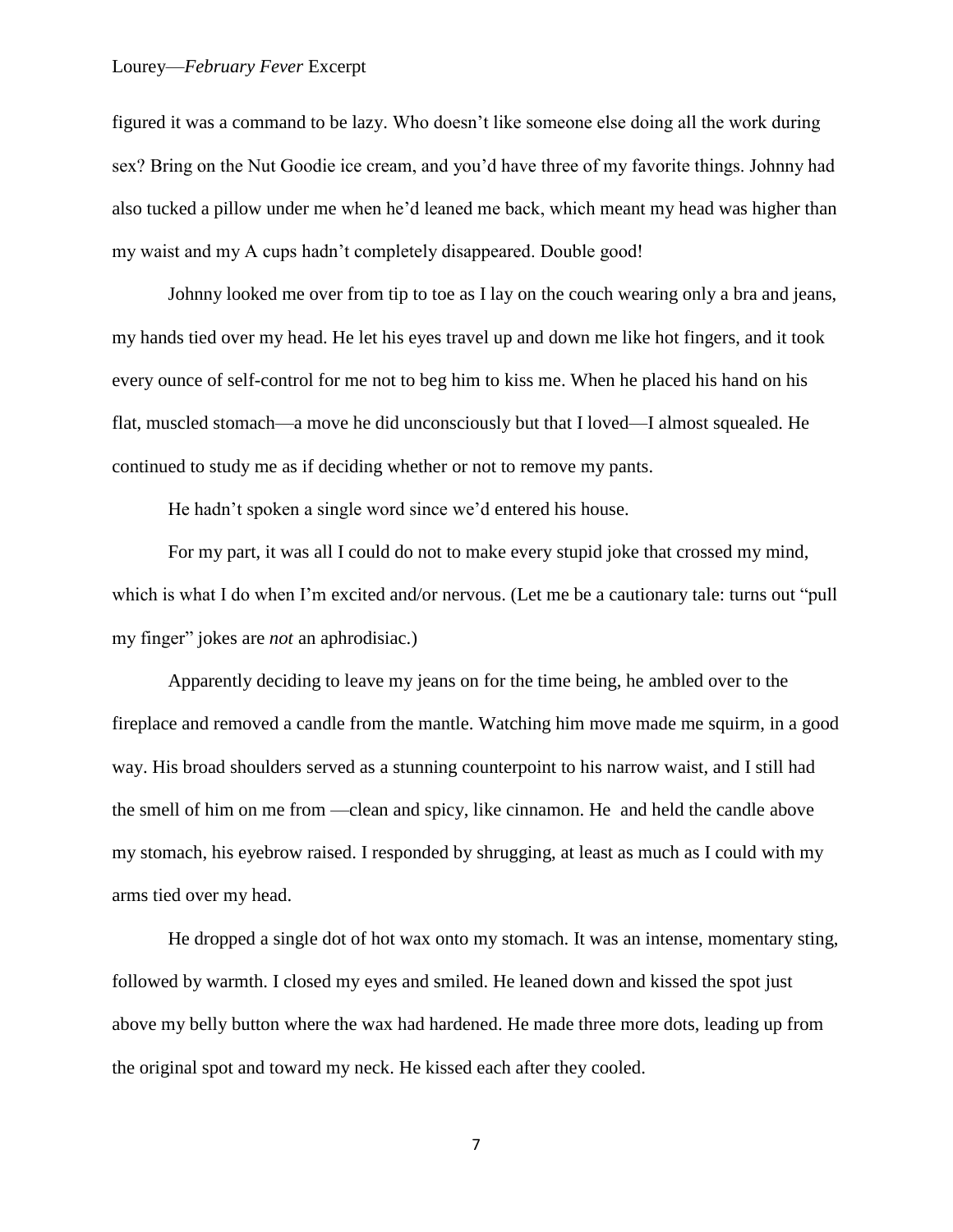My shady spots tingled with delight.

When he reached my neck, he set the candle on the table and began kissing me in earnest in the sweet spot where my throat met my collar bone. His hand was on my inner thigh, kneading. Chris Isaak took over for Bill Withers, telling me about a bad, bad thing. I was ready to commit a crime myself, if it meant Johnny would lay on me. I bucked my hips, but he pushed them down, moving his hot mouth to mine.

He was the best kisser I'd ever had, full, strong lips, never too wet, tongue just right, but tonight, he was outdoing himself. I moaned. He finally eased on top of me, his knee between my legs, his weight hovering just above my body. I thrust again, but he wouldn't put his weight on me.

He moved his mouth toward my ear, his tongue lacing the ridges, his breath hot. I shivered. I loved it when he talked dirty, and I could tell I was about to get an earful. His voice, when it came, was deep and growly with desire:

"I have to go to Portland."

# *Hunh*?

I relaxed into the couch and blinked once. Twice. With my bachelor's in English and a handful of Master's classes in same, I felt fairly confident with most of the Mother language, including innuendo. But this "going to Portland" euphemism was new on me. Oh well, I could roll with it. I got back into character.

"Portland would be happy to host you for as long as you can *come*," I whispered back, grinding underneath him.

He tensed slightly.

Shoot. I must have read this one wrong.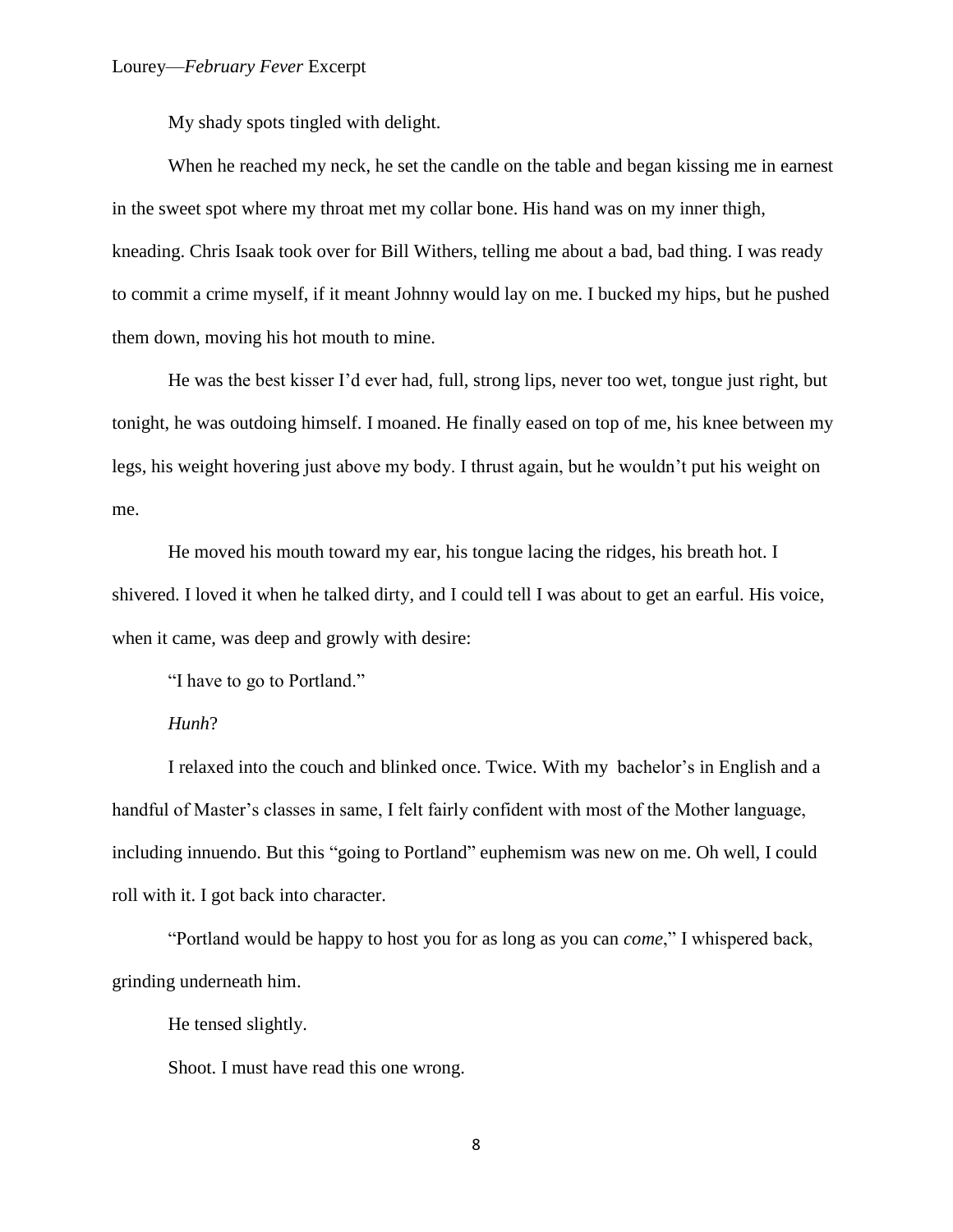I pitched my voice into what I hoped was a sympathetic tone, any hint of disappointment erased. "That's okay, honey. Sometimes we all have to go to Portland."

He pulled back completely, sitting on the side of the couch, his warm hand still on my hip. I could see laughter warring with something else on his face.

"No, Mira, I feel fine. I meant the city of Portland. In Oregon? I've been offered an environmental science internship at Portland State. I found out this morning, after I'd planned out this whole evening. I was going to wait to tell you until"—he made a gesture to indicate me, who, for the record, was beginning to feel pretty dang foolish with her arms tied over her head and her white bra glowing like the eyes of a nervous cave creature in the firelight—"after we made love, but I can't go through with it. It seems dishonest. Sorry to spring it on you like this."

Ah, that was more like my luck. As sucky as this was, at least I felt on familiar ground. When had things ever worked out for me?"For how long?"

He ran his hands through his hair. "Through the end of the semester. I'd be done in May."

My stomach dropped, but I fought to keep my face neutral. "When do you leave?"

"Wednesday morning, if I accept." He leaned over to untie me, and I sat next to him, rubbing my wrists. Our hips were barely touching.

"They gave you not even two days to decide?" Shoot, that sounded like whining.

"Someone else dropped out from the program, opening up a spot. It's a once-in-a-lifetime opportunity."

I took a deep breath. "Why Portland?"

He kneaded one hand with the other. "It was one of the Master's programs I applied to." His voice grew quieter."Before we started dating."